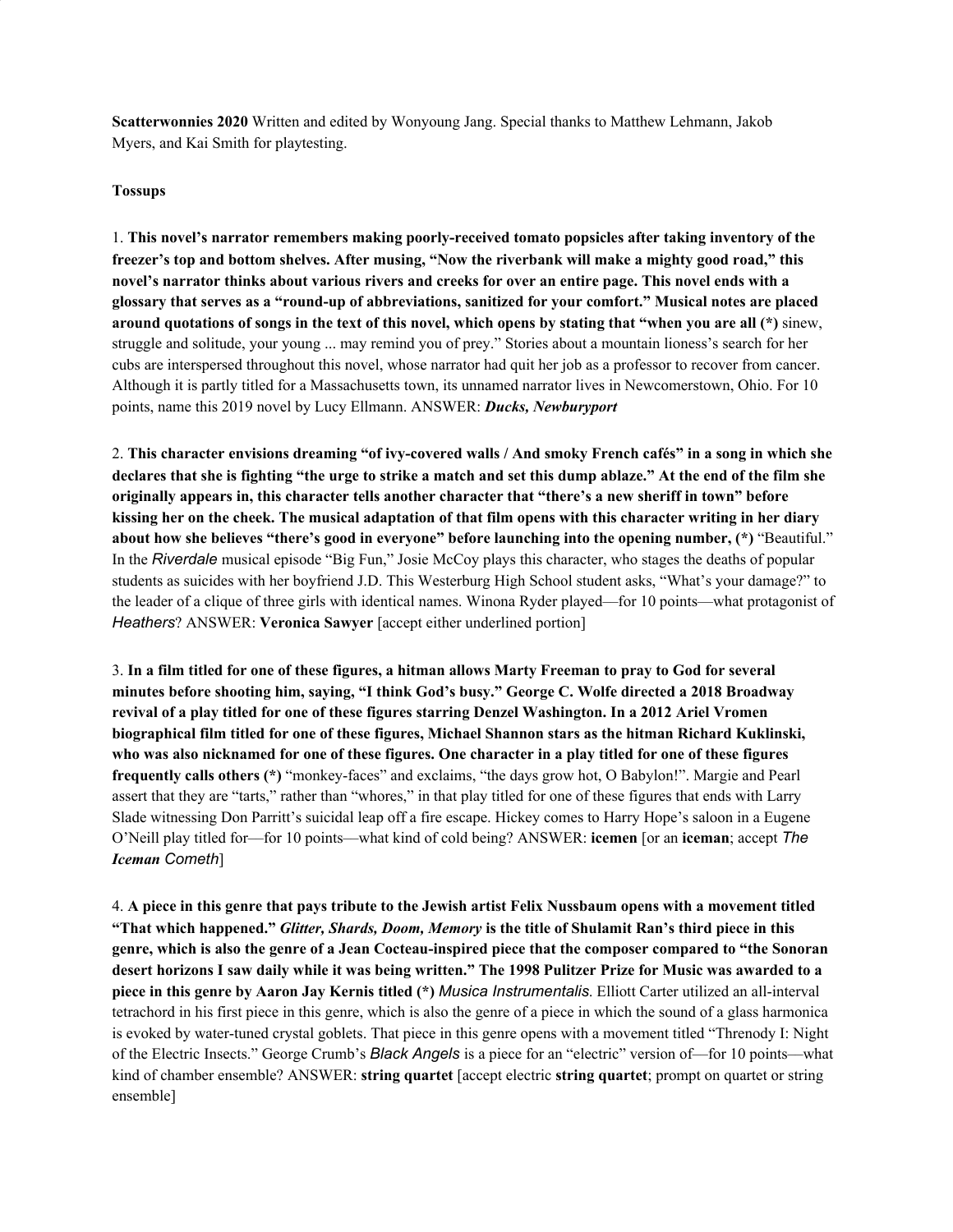5. This poet described "one who died / following / intricate songs' lost measure" in a poem that begins, "So I may say, 'I died of living, having lived one hour." This poet of "Epitaph" asks the title body of water, "Are you alive?" and "What are you-banded one?" in her short poem "The Pool." "Dead lichens" that "drip / dead cinders upon moss of ash" appear in a poem by this author that opens with the angry declaration, "So **you have swept me back." That poem by this author ends by asserting that (\*)** "hell must open like a red rose / for the dead to pass." She asked if the title flower could "drip such acrid fragrance / hardened in a leaf" at the end of her poem "Sea Rose." The sea is told to "hurl your green over us, / Cover us with your pools of fir" in a poem by this author, who was briefly married to the poet Richard Aldington. "Eurydice" and "Oread" are by––for 10 points––what bisexual Imagist poet? ANSWER: **H.D.** or Hilda **Doolittle**

6. A song titled for these objects opens by telling the listener, "Well, this is what it look like right before you fall" and that "you've been guessing your direction." Opium and alcohol are said to be "the semblance and counterfeit of this oracular genius" at the end of an essay titled for these objects, which also title a song that opens, "We couldn't turn around / 'Til we were upside down." A theorem named for these objects that states **that a matrix's eigenvalues lie within a set of closed regions was discovered by Semyon (\*)** Gershgorin. Mac Miller's posthumous 2020 album is named for these objects, which also title a Post Malone song that states, "Seasons change and our love went cold." A torus is homeomorphic to the Cartesian product of two of these shapes, which can be proven by the calculus of variations to enclose a perimeter's maximum area. For 10 points, name these shapes that are intersected by chords. ANSWER: **circle**s [accept **circle** criterion; accept Gershgorin **circle** theorem] (The mentioned essay is Ralph Waldo Emerson's "Circles.")

7. **A 1970 David Eggenschwiler essay about "Psychological Complexity" in this poem analyzed how there is** an "explosion of first-person pronouns" after line 31 before they merge into an "ironic 'we' in the last lines." A double entendre about how "surprise / Made my heart swell, and still it grew" appears in this poem, which **may have been inspired by John Wilson's "Extracts from Gosschen's Diary." A woman in this poem withdraws "the dripping (\*)** cloak and shawl" after making "the cheerless grate / Blaze up, and all the cottage warm." Its narrator describes how, "as a shut bud that holds a bee, / I warily oped her lids." "The rain [sets] early in to-night" at the beginning of this poem, which ends, "And all night long we have not stirred, / And yet God has not said a word!". "One long yellow string" of hair is used to strangle a woman in––for 10 points––what dramatic monologue by Robert Browning? ANSWER: "**Porphyria's Lover**"

8. A song titled for these animals tells the listener that "your beauty could start a war / As you walk in the dining room." An interval spanning seven semitones that is named for one of these animals is also known as the Procrustean fifth or the imperfect fifth. The phrase "I hear them calling for you" is repeated in a One Direction song titled for these animals, which also title a song that begins with the lines "Lost out, beat up / **Dancin', down there." That song titled for these animals originally contained an outro by (\*)** Frank Ocean that was then split into a separate song, "Frank's Track." George Monbiot narrates a 2014 viral video on how these animals "change rivers." Sia and Vic Mensa are featured on a Kanye West song titled for these animals, which, in a classic example of the terrestrial trophic cascade, were reintroduced to Yellowstone National Park in 1995. For 10 points, name these carnivores. ANSWER: (gray) **wolves** [or **wolf**; accept **wolf** fifth; accept "How **Wolves** Change Rivers"]

9. A physicist with this first name formulated a mass relation predicted between particle pairs such as the **electron and the down quark with Howard Georgi. A rephasing-invariant CP violation parameter was** introduced by and named for that Swedish physicist with this first name, which is shared with a scientist who **proposed in 1925 that stars were composed primarily of hydrogen and helium. That Harvard astrophysicist with this first name used the (\*)** Saha ionization equation to relate temperature to spectral class. A song titled for a woman with this name ends by repeating, "Jubilation, she loves me again." A mistress of Ludovico Sforza with this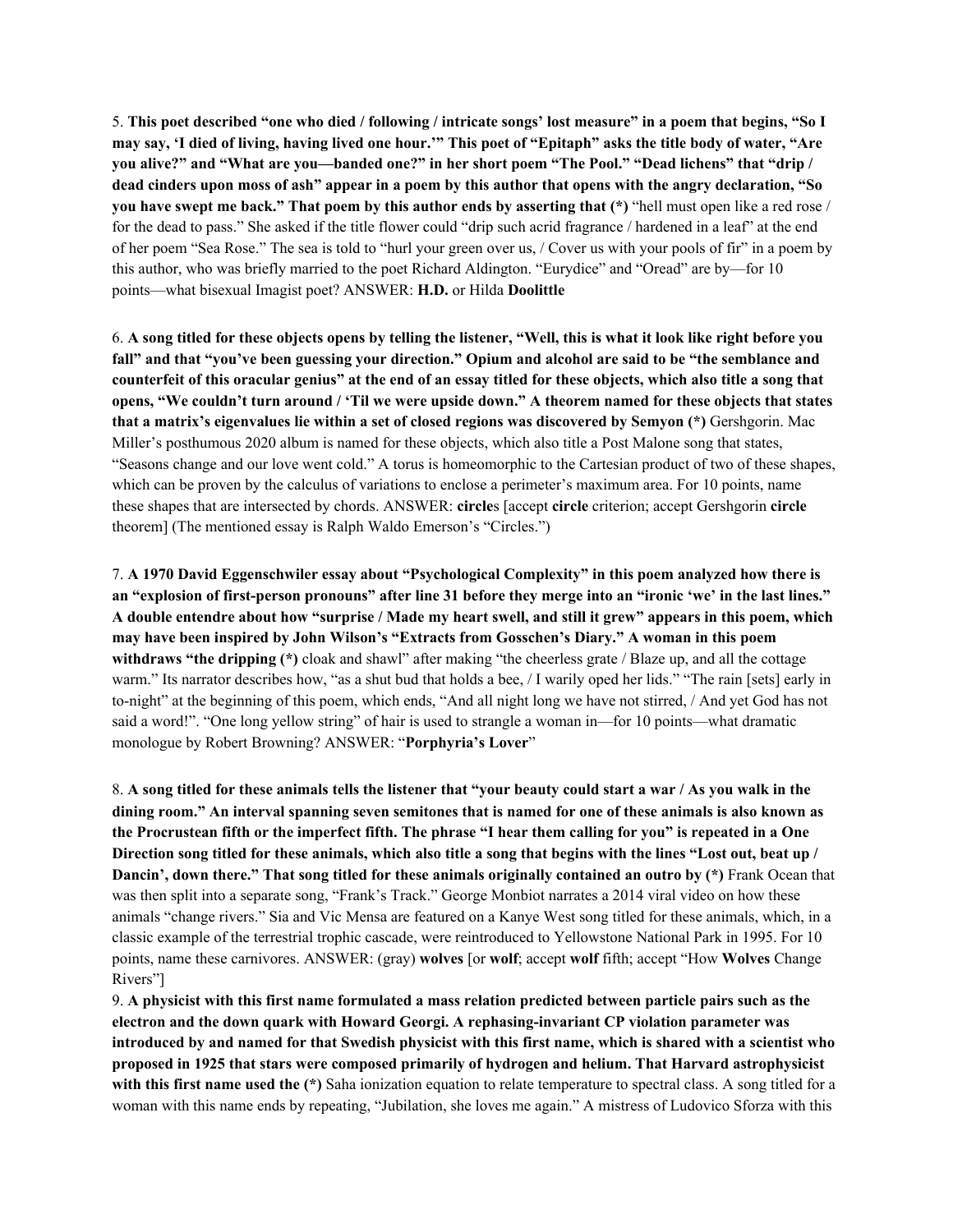first name was the subject of Leonardo da Vinci's painting *The Lady with an Ermine*. The lines "You're breaking my heart / You're shaking my confidence daily" are sung by Simon and Garfunkel in a song titled for a woman with––for 10 points––what name? ANSWER: **Cecilia** [accept **Cecilia** Jarlskog; accept **Cecilia** (Helena) Payne-Gaposchkin; accept **Cecilia** Gallerani; accept "**'Cilia**"]

10. In one episode of this show, a guard at the Gorilla Club angrily exclaims, "She's not supposed to be **laughing on the bunny!" after seeing a character joyously riding on a fire-breathing electrical bunny. A** character in this show floats down from the ceiling like Mary Poppins before singing about how Chicago is "a city that's exciting, it's a city that's inviting." In this show's first episode, a character ingests a "Chinese herb gargle" that causes her tongue to swell, resulting in her sister having to take her place at a musical (\*) showcase. Eric Lange plays the eccentric drama teacher Erwin Sikowitz on this show, which aired an hour-long special episode called "Freak the Freak Out." Ariana Grande plays the dim-witted Cat Valentine on this show, the theme song of which is called "Make It Shine." For 10 points, name this show centering on the Hollywood Arts student Tori Vega, who is played by Victoria Justice. ANSWER: *Victorious*

11. **Harry Blamires noted how this character shows "faint diabolical overtones" in a chapter in which he mocks Algernon Charles Swinburne's comparison of the "snotgreen sea" to "a great sweet mother." A man** watches in "scornful silence" as a milkwoman "bows her old head" to this character, whose glistening teeth causes him to be referred to as "Chrysostomos." A chapter ends with this man, who was based on Oliver St. **John**  $(*)$  Gogarty, being succinctly referred to as a "usurper." In that chapter, he refers to a deceased mother as "beastly dead," provoking the ire of his friend, who he refers to as "Kinch." This character intones, "*Introibo ad altare Dei*" while "bearing a bowl of lather" and wearing a "yellow dressinggown" as he comes "from the stairhead" at the beginning of a 1922 novel. For 10 points, name this "stately, plump" friend of Stephen Dedalus in James Joyce's novel *Ulysses*. ANSWER: **Buck Mulligan** [accept either underlined portion; accept **Malachi** Mulligan]

12. **Caryl Phillips wrote a 2005 biographical novel titled for this action about the vaudeville entertainer Bert Williams. TikTok's "Microwave Challenge" was inspired by the repeated microwave-esque "ding" sound** effects in a song partly titled for this action that asks the listener to "give me reasons we should be complete" and begins by stating, "I don't want a friend / I want my life in two." This action, which is preceded by the **word** (\*) "slow" in the title of a 2018 Joji song, also titles a song that opens with the lines "I get up in the evening / And I ain't got nothing to say." Bruce Springsteen claimed that "you can't start a fire without a spark" in a song titled for this action, which Ed Sheeran describes performing "with you between my arms, barefoot on the grass" in his song "Perfect." For 10 points, name this action that entails rhythmic movement in the absence of light. ANSWER: **dancing in the dark** [accept "Slow **Dancing in the Dark**"; prompt on dancing] 13. A poem by Dorothy Parker titled for this author notes, "What time [she] took / Away from paper, pen, **and book, / She spent in amorous dalliance." Elizabeth Barrett Browning wrote two poems subtitled "A Desire" and "A Recognition" addressed to this author, who appears as a lovelorn young girl in Isabel** Allende's novel *Zorro*. This author used the soprano Pauline Viardot as the model for the title character of a **novel about a Spanish girl whose voice attracts the maestro Porpora. After her husband Colonel (\*)** Delmare dies, the title character of another novel by this author ostensibly resolves to commit suicide with her cousin and suitor Sir Ralph. This author of *Consuelo* detailed her relationship with a Romantic composer in her novel *A Winter in Majorca*. *Indiana* is a novel by––for 10 points––what pseudonymous French author who had an affair with Frédéric Chopin? ANSWER: George **Sand** [or Amantine Lucile Aurore **Dupin**]

14. **A piece from this country in which musicians whisper the words of Arseny Tarkovsky's poem "Now**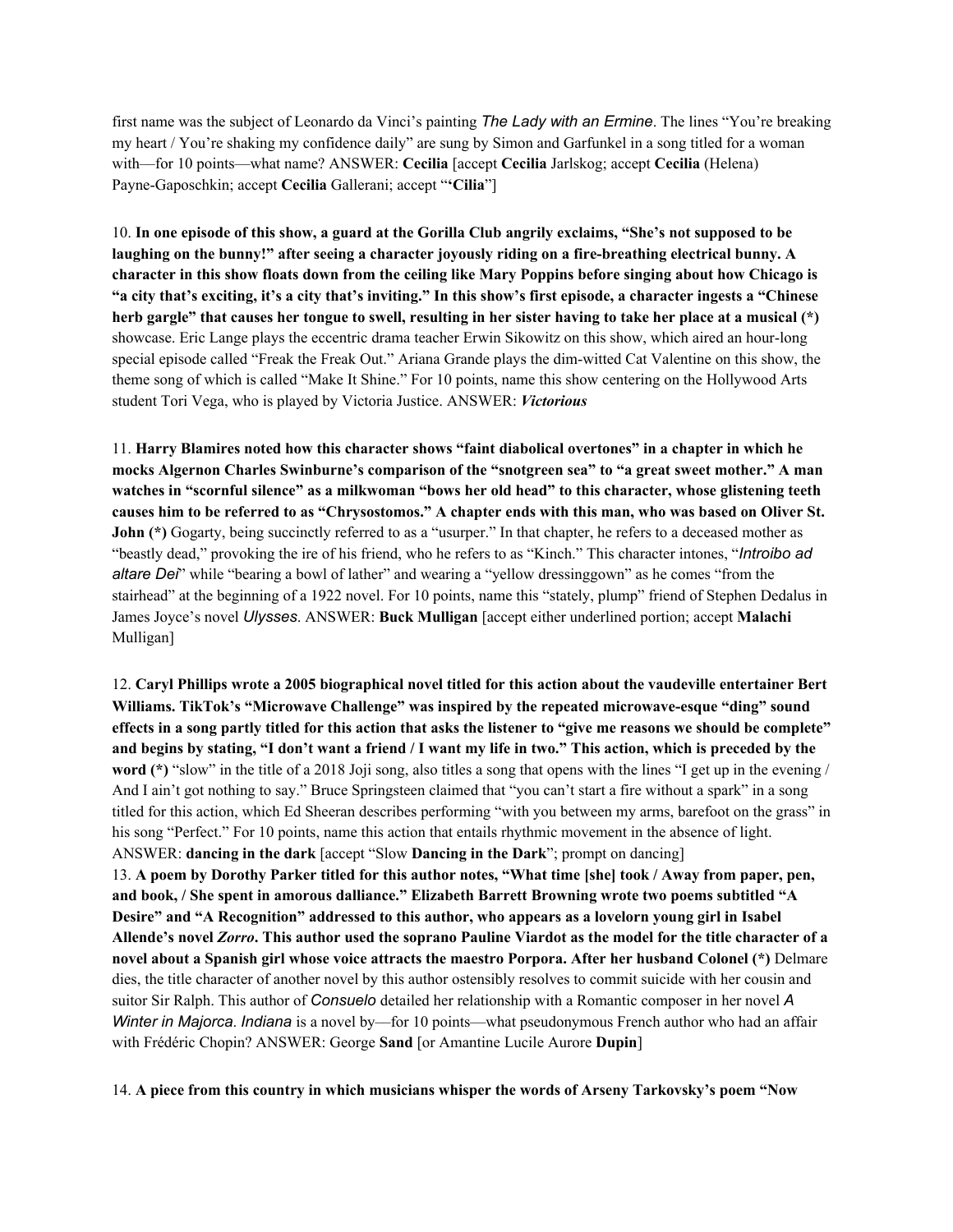Summer is Gone" was partly composed using a fractal generator. That piece from this country, *Nymphéa*, is **the last piece in its composer's computer-generated** *Jardin secret* **trilogy. Another composer from this country who is the London Philharmonic Orchestra's current composer-in-residence used a micro-computer to compose a 1985 piece that features percussion on scrap metal. (\*)** *Kraft* is a piece by a composer from this country, another composer from which collaborated with Amin Maalouf on an opera that became the first by a female composer staged at the Met since 1903. *L'Amour de loin* is an opera by a composer from this home country of Magnus Lindberg. Kaija Saariaho is a composer from––for 10 points––what country that also titles a tone poem by its native son Jean Sibelius? ANSWER: **Finland** [or Republic of **Finland** or **Suomi** or **Suomen** tasavalta or Republiken **Finland**; accept *Finlandia*]

15. **At the beginning of this story, a woman's "cranberry lipstick" and "charcoal patches" of eyeliner after** returning from the gym are compared to how she used to look "on mornings after a party or a night at a bar." A man in this story recalls learning to rub lemon on his fingertips to get rid of the smell of garlic. After **forgetting to tip the waiter at a Portuguese restaurant in (\*)** Somerville, a man in this story takes the cab back to the restaurant the next morning to leave money for the waiter. A man in this story recounts how he once carried around a photo of a woman ripped out of a fashion magazine. This story ends with a man telling his wife that their stillborn child was a boy, causing them to "weep together, for the things they now knew." Shukumar and Shoba talk about their broken marriage during a power outage in––for 10 points––what first story in Jhumpa Lahiri's collection *Interpreter of Maladies*? ANSWER: "A **Temporary Matter**"

16. **A theater critic with this surname was notorious for writing a one-sentence pun to review John Van** Druten's play I Am a Camera: "Me no Leica." A series of historical detective thrillers about Bernie Gunther was written by a British author with this surname, which is shared with an Australian model who is married to Snapchat CEO Evan Spiegel. Filament propagation occurs due to an effect named for a scientist with this **surname that can induce self-phase (\*)** modulation. In the final seconds of Game 6 of the 1997 NBA Finals, with the score tied at 86, a player with this surname took a pass from Michael Jordan to make the game-winning shot for the Chicago Bulls. A solution to the Einstein field equations named for a scientist with this surname describes an uncharged rotating black hole. For 10 points, give this name of an effect that describes the change in refractive index due to an electric field. ANSWER: **Kerr** [accept Walter (Francis) **Kerr**; accept Philip (Ballantyne) **Kerr**; accept Miranda (May) **Kerr**; accept (optical) **Kerr** effect or John **Kerr**; accept Steve (Douglas) **Kerr** or Stephen (Douglas) **Kerr**; accept **Kerr** metric or Roy (Patrick) **Kerr**]

17. **The "Allemande" movement of Caroline Shaw's** *Partita for 8 Voices* **repeatedly quotes this poem's** declaration that "the detail of the pattern is movement." This poem describes how there is "neither flesh nor fleshless; / Neither from nor towards" at the "still point of the turning world." A parody of this poem notes that "today I am fifty-five, / And this time last year I was fifty-four" after stating, "As we get older we do not **get any younger." Henry Reed's poem (\*)** "Chard Whitlow" parodies this poem, which was borne out of discarded fragments from its author's play *Murder in the Cathedral*. After a bird repeats, "Go, go, go," this poem states that "human kind / Cannot bear very much reality." This poem, which is named for a Cotswolds manor house, begins, "Time present and time past / Are both perhaps present in time future." For 10 points, name this first poem in T. S. Eliot's *Four Quartets*. ANSWER: *Burnt Norton* [prompt on the *Four Quartets* before mention]

18. This singer described wanting to be taken back "to a time when I wouldn't roll my eyes / At a guy and a girl / Who make it work in a world / That for me so far just seems to go so wrong" in her song "I Could Use a Love Song." Johnny Cash's song "Ring of Fire" is referenced in a song by this artist that opens by confessing that "I've cussed on a Sunday." The chorus of that song by this artist asks, "Can I get a hallelujah? / Can I **get an amen?". "My (\*)** Church" was the debut single of this artist, who collaborated with Hozier on a remix of one of her songs that states, "The house don't fall when the bones are good." The command to "take a seat, right over